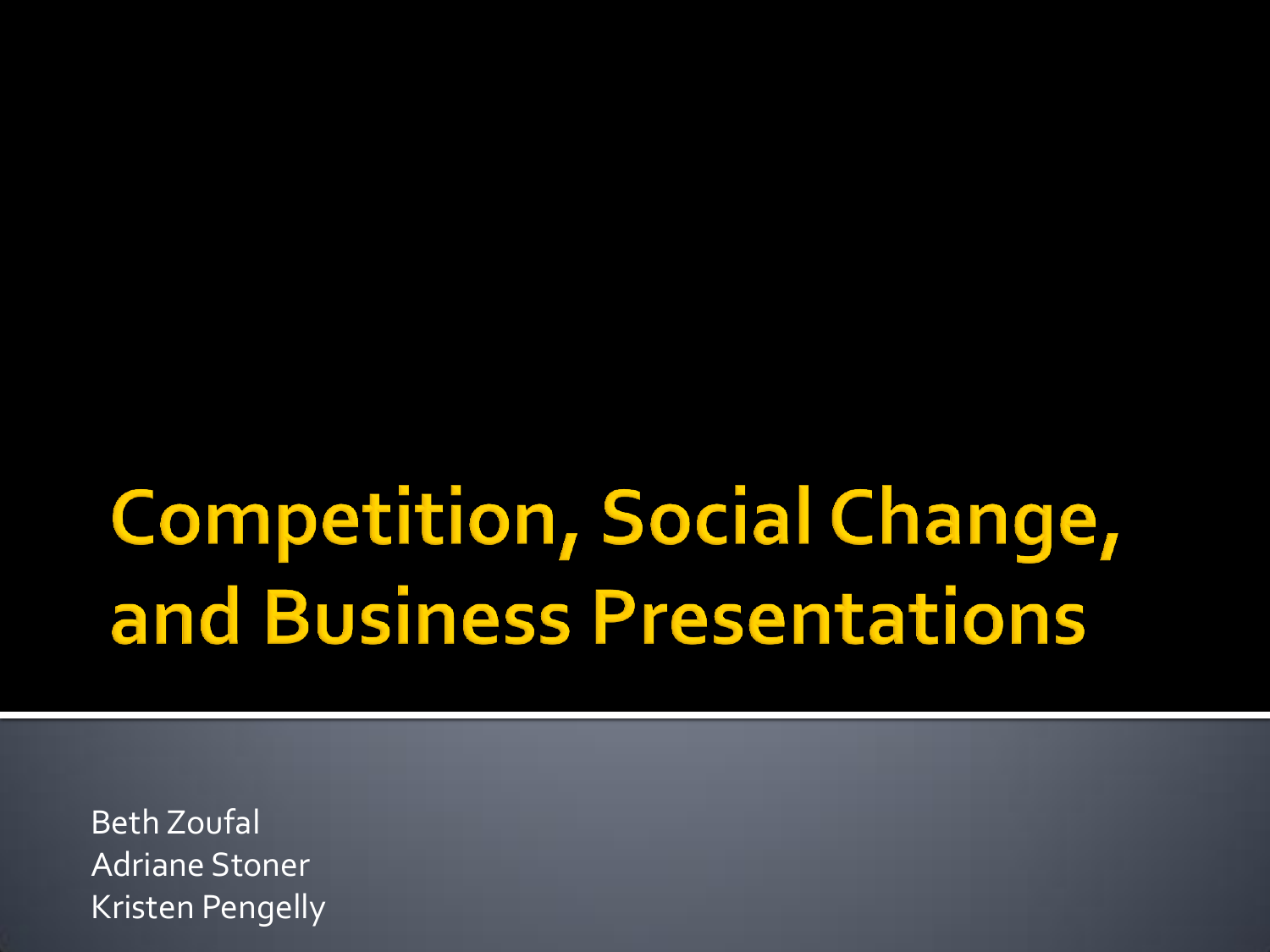

- Commonalities cannot be:
	- **Working at DePaul**
	- College degree/masters/PhD
	- **Living in the Chicagoland area**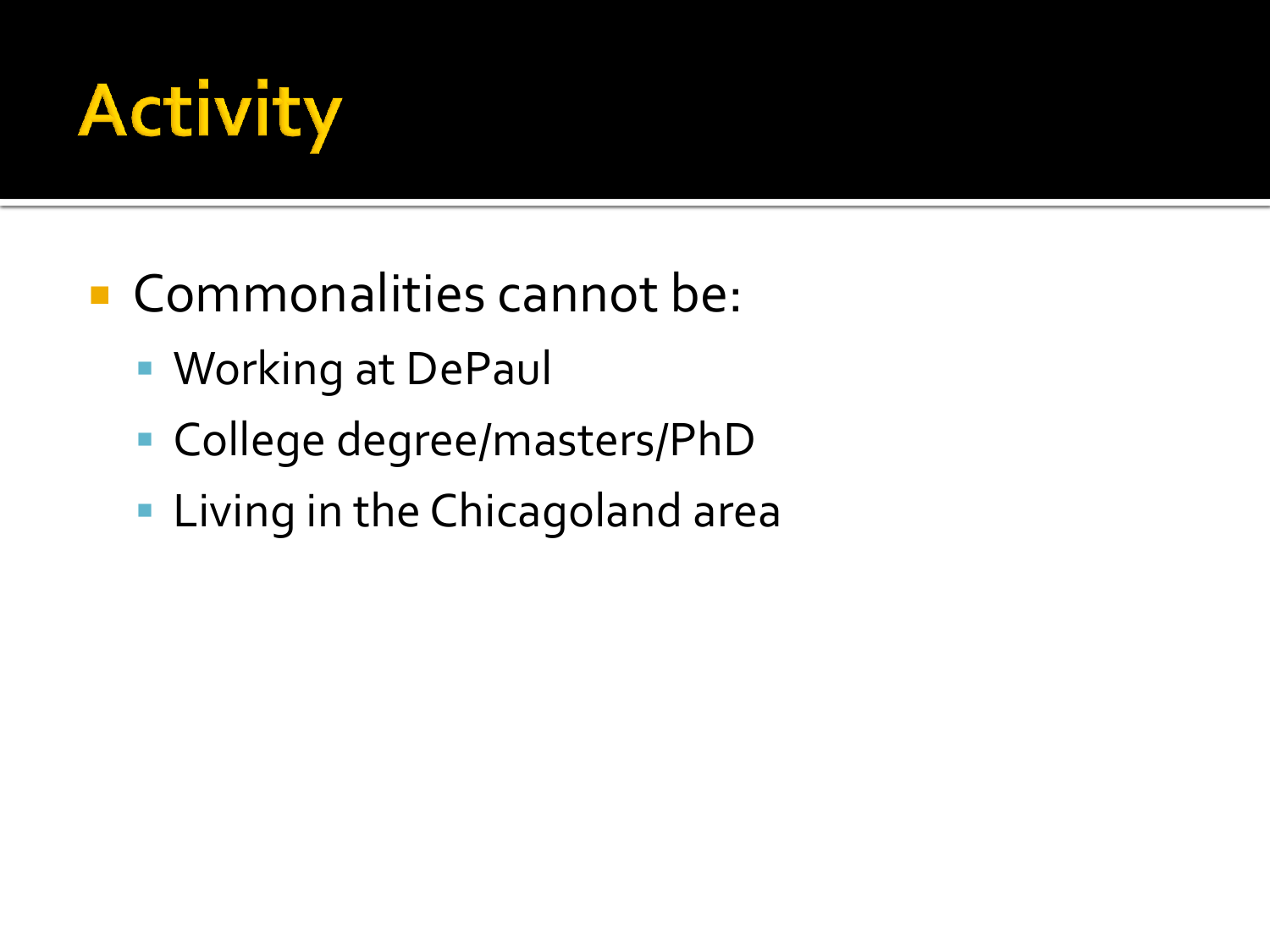## **Business and Professional** Communication

ORGC 201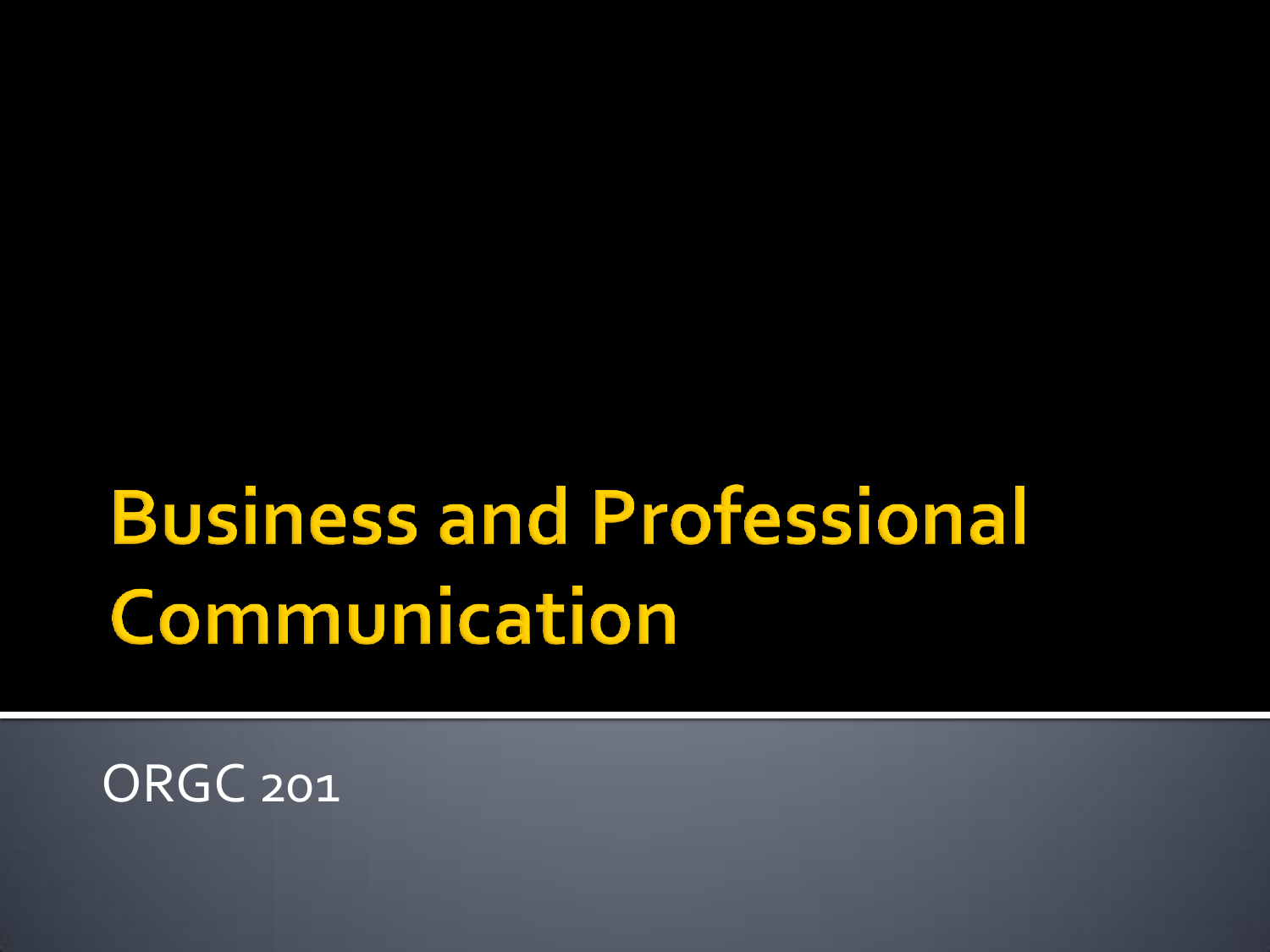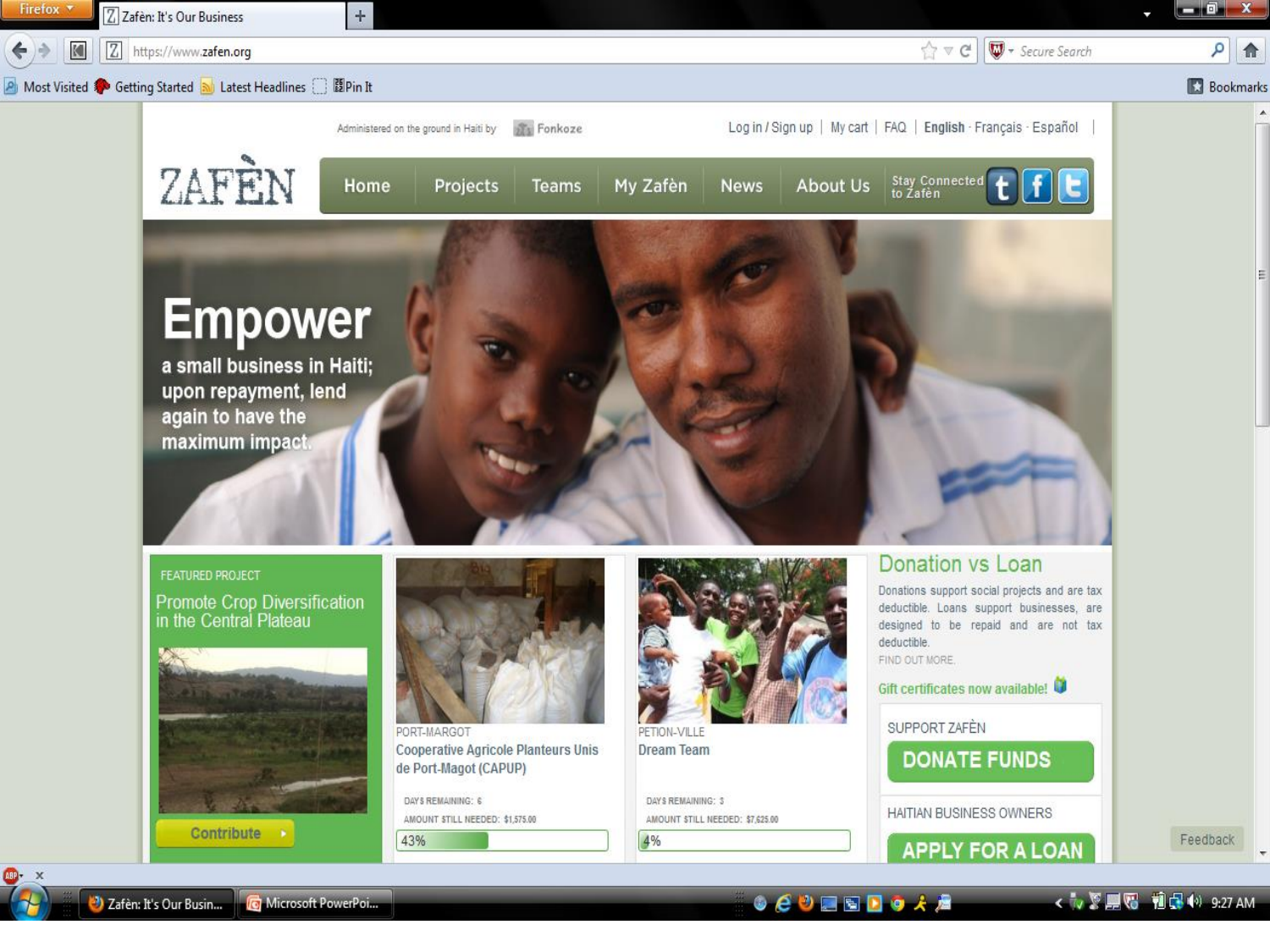## Collaboration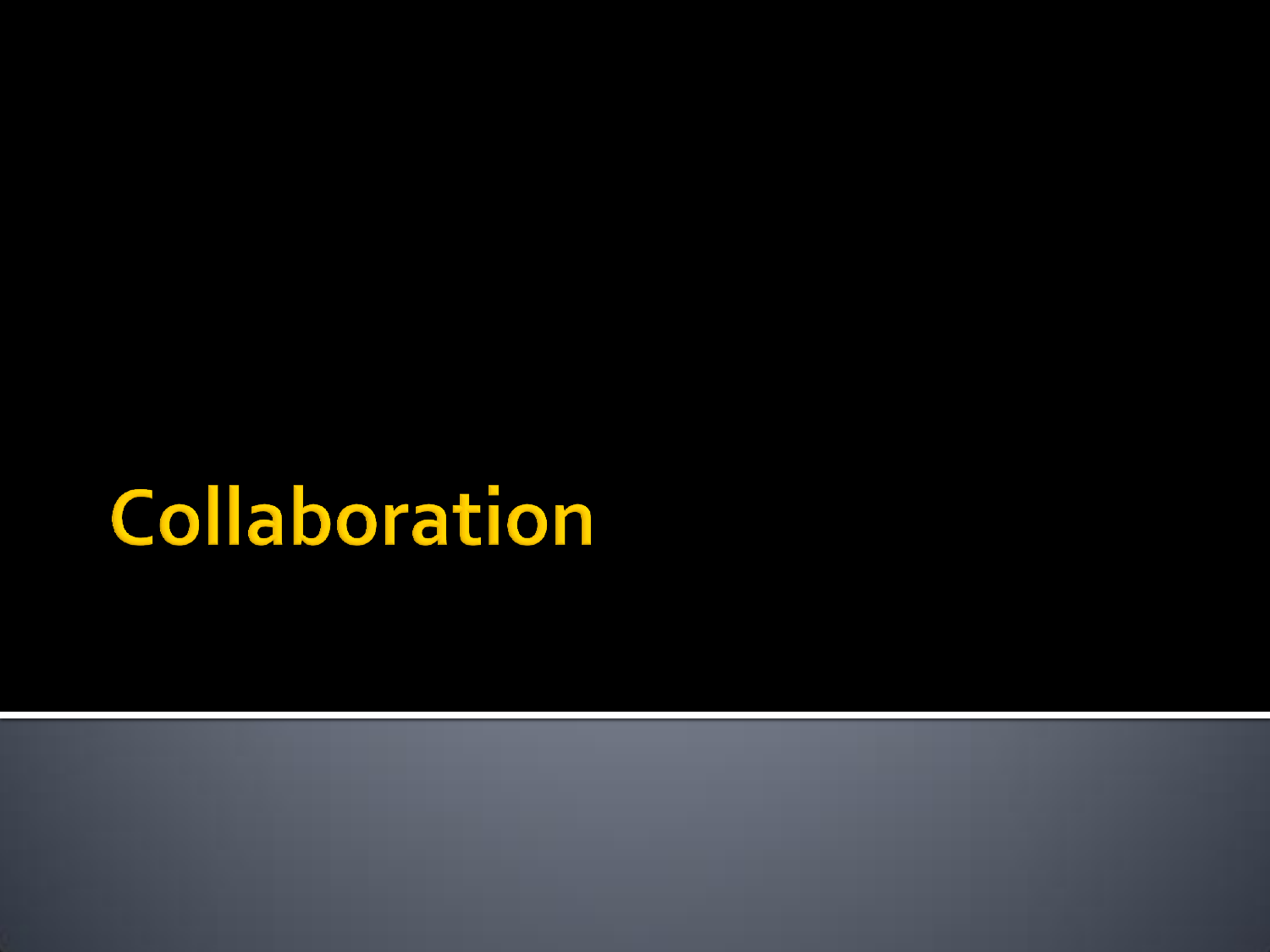#### WHAT GROUP PROJECTS ARE SUPPOSED TO TEACH YOU



WHAT GROUP PROJECTS TAUGHT ME



endlessorigami.com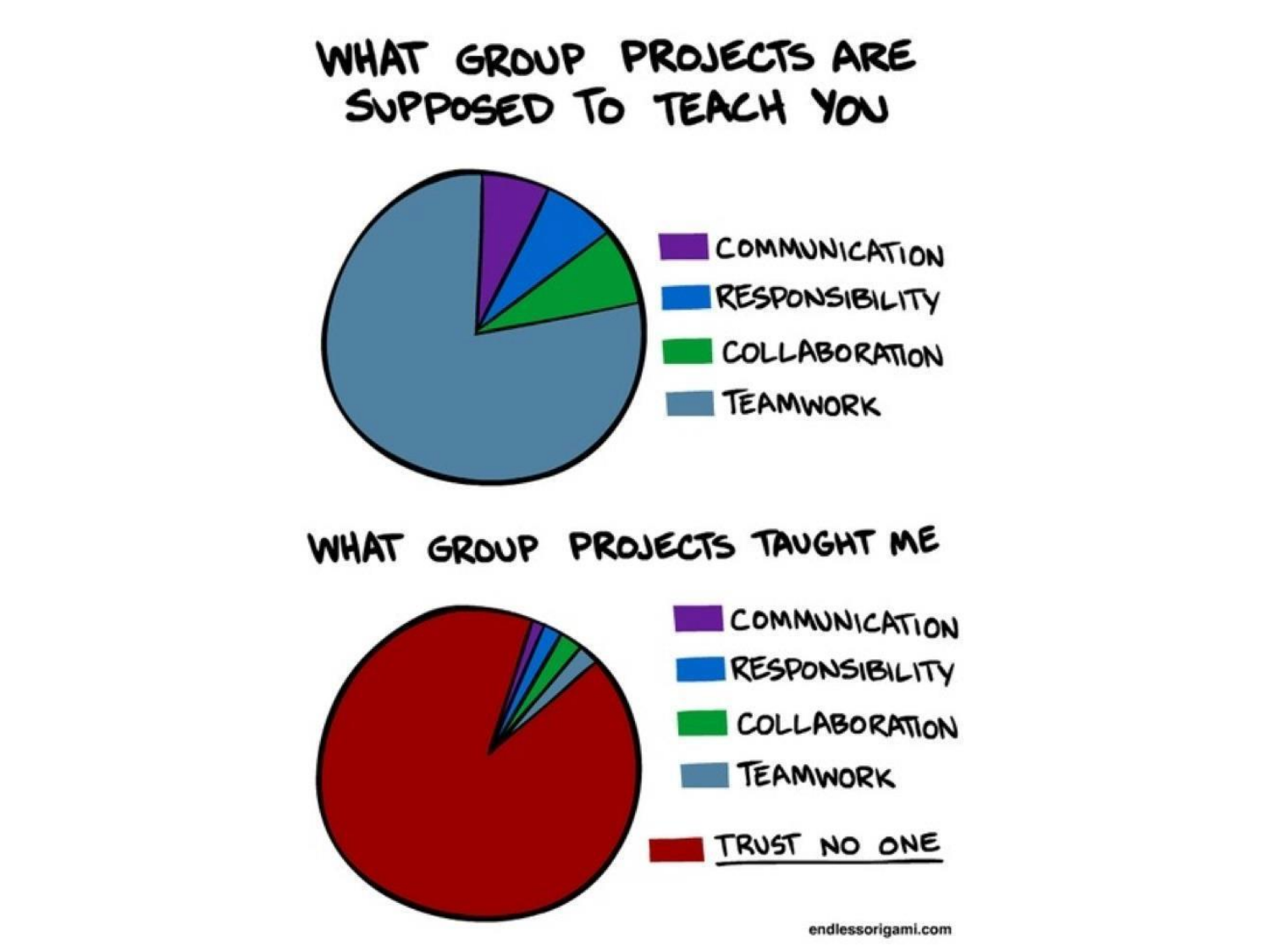## Communication

- **Student response** 
	- I "I became more open and more comfortable to peer review"
	- "to have a successful group, there has to be clear communication…especially for our Zafen project"
	- **"** "working in groups taught me how to better express my ideas"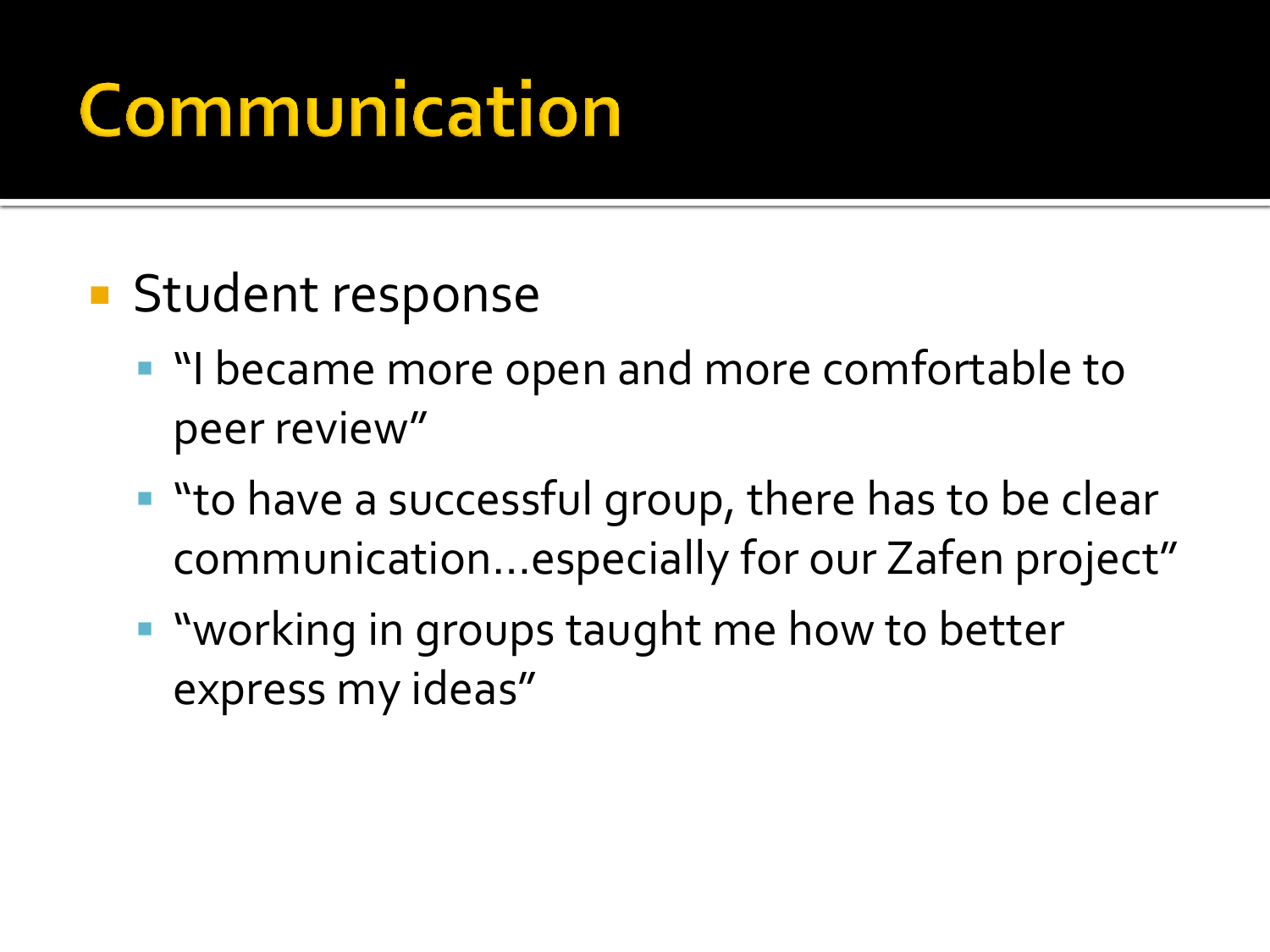## **Collaboration/Teamwork**

- **Student response** 
	- "…teaches you that in the real world you must work as a whole unit to overcome issues"
	- "I can pretty much name every single student and have talked to almost all of them…compared to (my) other four classes the answer is two."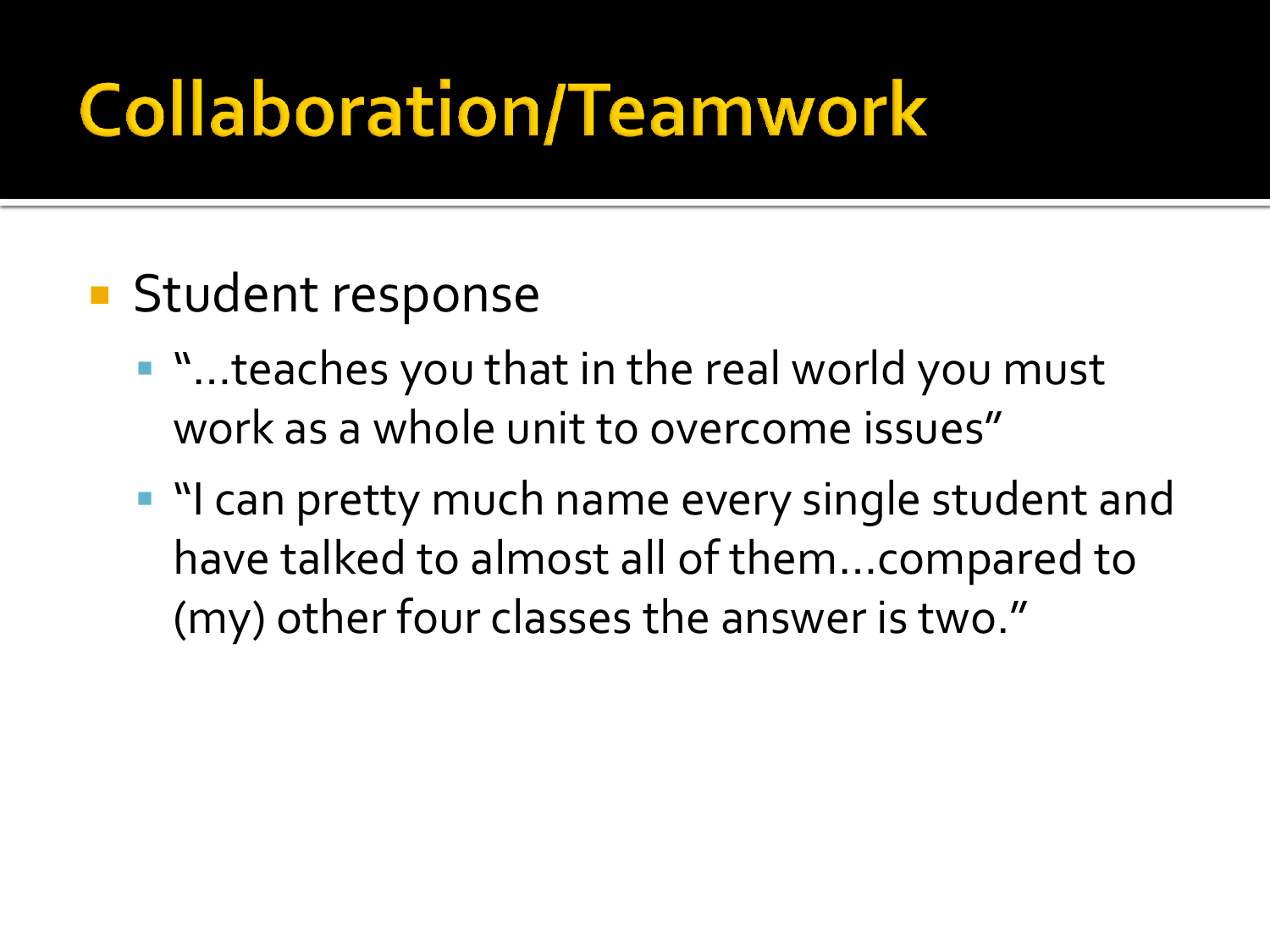# Competition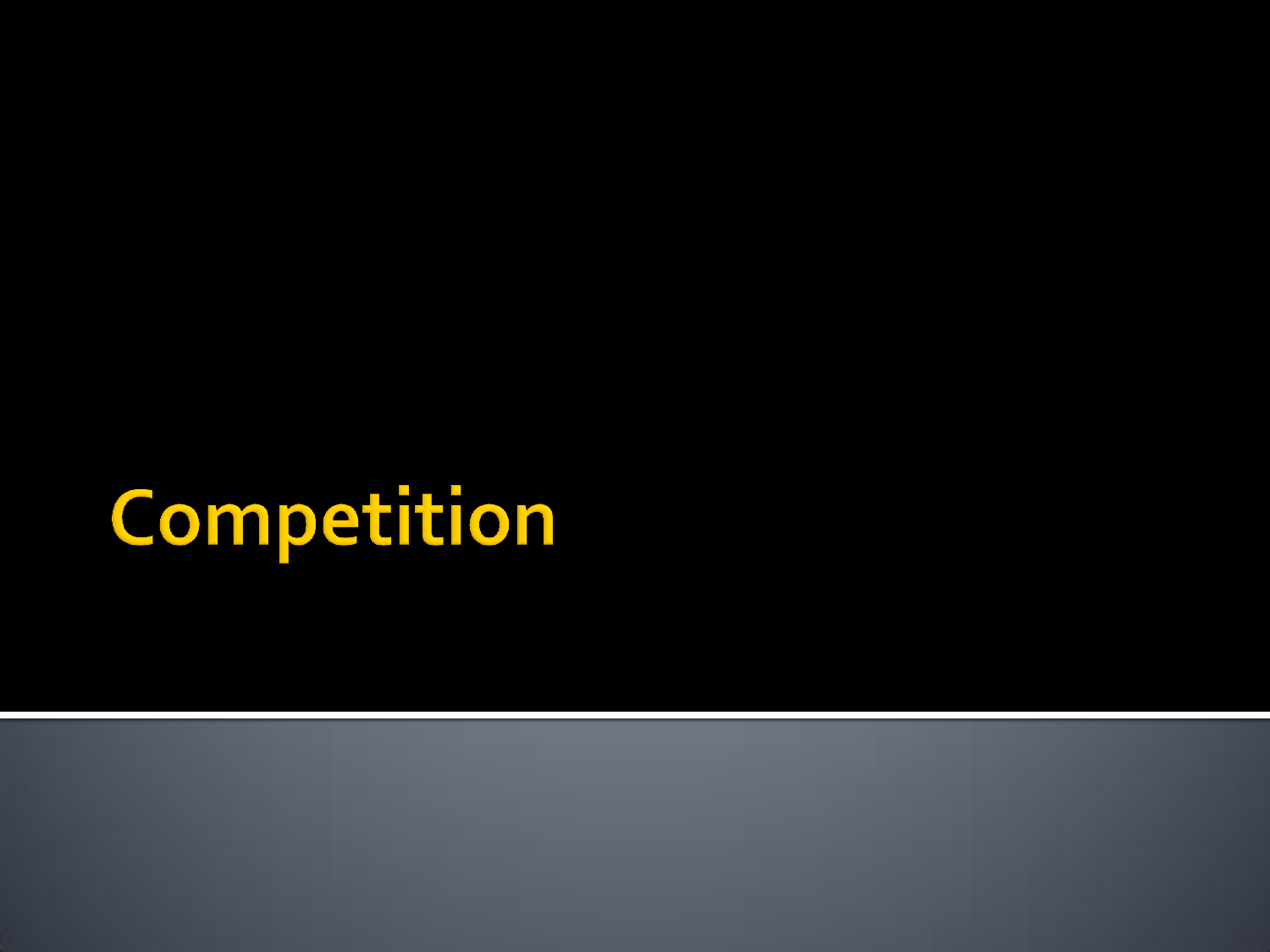## **Impact of Competition**

#### **Engagement**

- "... it added a level of fun to the experience."
- **"** ... kept us on our toes."
- **Skill application** 
	- "I think the fact that we were competing helped us problem solve."
	- It made us really work on our persuasive skills."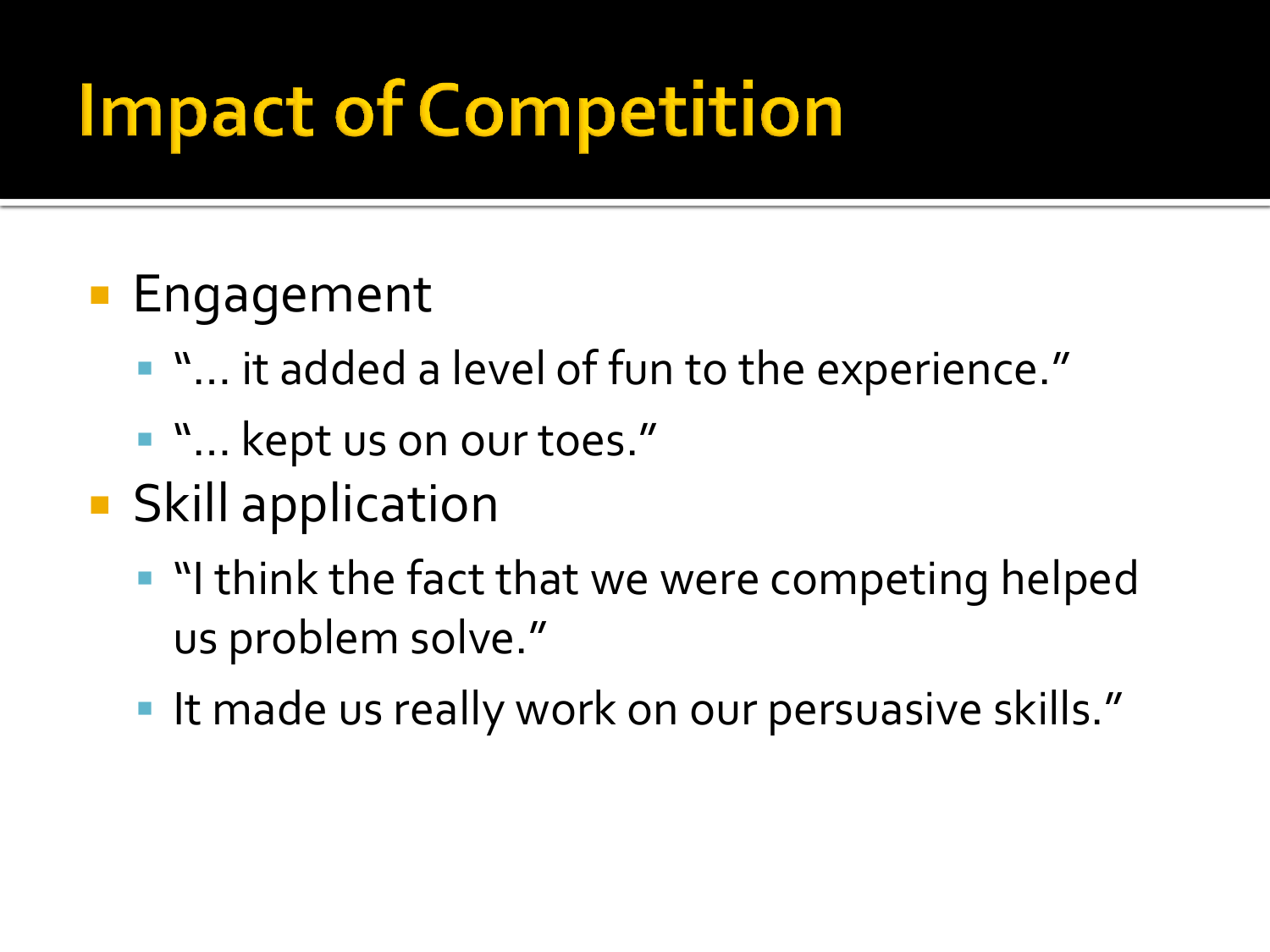## **Impact of Competition**

### **• [Motivation](http://www.youtube.com/watch?v=wpBm9wS10oc)**

- "... made our group work harder together."
- **I** "It motivated us to go above and beyond what we would normally do to get a satisfying grade."
- **"** "... competition helped me step up my level of productivity."
- **Group Dynamic** 
	- "…we used the competition as a source of camaraderie…it made our bond and work ethic much stronger."